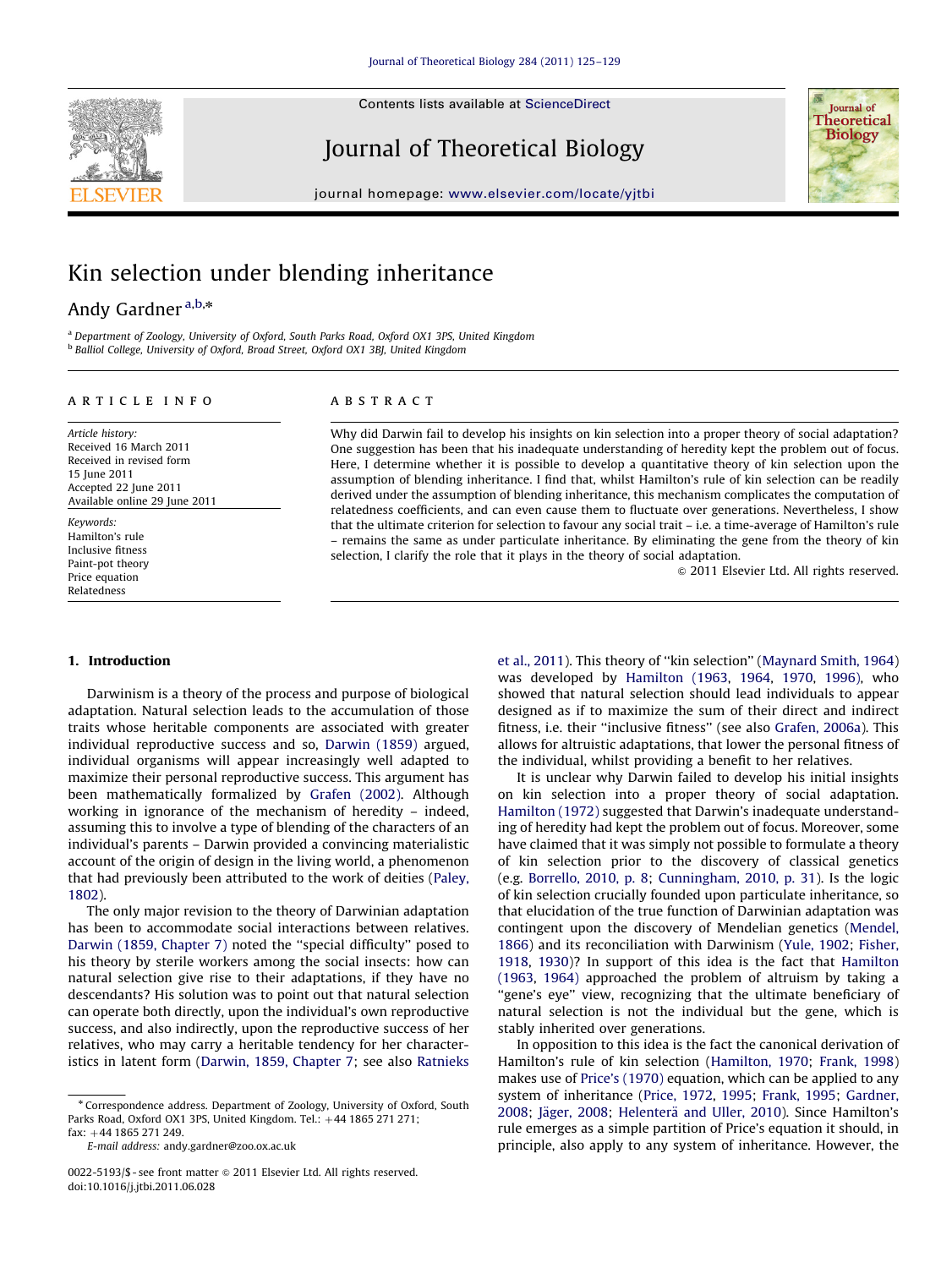implications of non-particulate inheritance for the theory of kin selection remain obscure. How different would the theory of social adaptation have appeared, had it been founded upon a different mechanism of inheritance?

In this article, I develop the theory of kin selection under the assumption of blending inheritance. My main aim is to assess what aspects of the modern theory of social adaptation could have been developed in the ignorance of classical genetics. To this end, I review some basic results for the ''paint-pot'' theory of blending inheritance ([Fisher, 1930](#page-4-0); [Hardin, 1959\)](#page-4-0), and I derive Hamilton's rule of kin selection in this context. I then examine the consequences of blending for relatedness coefficients of genealogical kin, revealing that these may differ from their Mendelian equivalents. Indeed, they may even fluctuate over time. However, I show that a time average of the evolutionary response to kin selection under blending coincides exactly with that derived under Mendelian considerations. By eliminating the gene from the theory of kin selection, I clarify its role in the theory of social adaptation.

#### 2. Models and analysis

#### 2.1. Blending inheritance under neutrality

Here I provide a basic treatment of blending inheritance – specifically, the paint-pot model of blending [\(Fisher, 1930;](#page-4-0) [Hardin,](#page-4-0) [1959\)](#page-4-0) – in a neutral population context. This analysis recovers results presented by [Fisher \(1930\),](#page-4-0) although here the input of mutational variance is made mathematically more explicit.

I assume an infinite population with discrete, non-overlapping generations. An individual's phenotypic value can be written as  $p=h+e$ , where h is her heritable "breeding" value and e is an uncorrelated, unbiased environmental effect (i.e.  $cov(e,h)$  =  $E(e)=0$ ). Hence, the population-average phenotype is equal to the population-average breeding value (i.e.  $E(p)=E(h)$ ). An individual's breeding value is the average of those of her mother and father (x and y, respectively), plus an uncorrelated, unbiased mutational effect (*m*, such that  $cov(m,x) = cov(m,y) = E(m) = 0$ ). That is,  $h=(x+y)/2+m$ . Note that the population-average breeding value does not change over generations:

$$
E(h) = E\left(\frac{x+y}{2} + m\right) = \frac{1}{2}(E(x) + E(y)) + E(m) = E(h'),\tag{1}
$$

where  $E(h') = E(x) = E(y)$  is the population-average breeding value for the previous generation (that is, the prime indicates a step back, rather than a step forward, in time). This simple result refutes the "swamping" argument of [Jenkin \(1867\)](#page-4-0); there is no tendency for blending to favour wildtype over variant trait values (see also [Davis, 1871;](#page-4-0) [Bulmer, 2004](#page-4-0)).

However, the population variance in breeding value may change, as shown by the fact that:

$$
var(h) = var\left(\frac{x+y}{2} + m\right) = \frac{1}{4}(var(x) + var(y) + 2cov(x, y)) + var(m)
$$
  
=  $\frac{1+f}{2}var(h') + var(m),$  (2)

where  $f = cov(x,y)/var(x)$  is the coefficient of inbreeding.

Assuming no mutational input (var $(m)=0$ ), the heritable variance in every phenotypic character is expected to decline geometrically, with its value in each generation being a fraction  $(1+f)/2$  of its value in the previous generation [\(Fisher, 1930\)](#page-4-0). In the absence of inbreeding  $(f=0)$ , this represents a halving of heritable variance. Heritability can only be maintained in the limit of full inbreeding  $(f=1)$ . This erosion of heritable variation is the main difficulty that blending inheritance posed for Darwin's theory of natural selection [\(Fisher, 1930](#page-4-0)).

However, fresh mutational input can maintain heritability. For example, if there is a constant supply of variance var $(m)$  in every generation, then dynamical Eq. (2) can be solved for equilibrium  $\text{(var}(h) = \text{var}(h'))$  to obtain:

$$
var(h) = \frac{2var(m)}{1 - f},
$$
\n(3)

e.g. in the absence of inbreeding  $(f=0)$ , the equilibrium heritable variance is twice that of the mutational input added to the population in every generation. Note that this scenario is exactly equivalent to the ''infinitesimal model'' of [Fisher \(1918\)](#page-4-0), if the mutational input is regarded as being analogous to the variation created by recombination. More generally, if the mutational input varies from generation to generation, the analogy with the infinitesimal model breaks down, and the heritable variance will fluctuate over time.

#### 2.2. Kin selection under blending inheritance

The canonical derivation of Hamilton's rule is based upon Price's equation [\(Hamilton, 1970](#page-4-0); [Price 1970,](#page-4-0) [1972](#page-4-0); [Queller, 1992](#page-4-0); [Frank,](#page-4-0) [1998;](#page-4-0) [Gardner et al., 2011](#page-4-0)). This expresses the change in the average heritable component of any character between generations, that is ascribed to the action of natural selection, by

$$
\Delta_{\mathcal{S}}E(h) = \text{cov}(\mathbf{v}, h),\tag{4}
$$

i.e. the change is equal to the covariance between an individual's breeding value h and her relative fitness  $\nu$  (i.e. number of offspring, relative to the population average of this quantity; [Price, 1970,](#page-4-0) [1972\)](#page-4-0). Eq. (4) explicitly neglects the impact of non-selective evolutionary factors on change in heritable traits (e.g. biased mutation). For simplicity, I also neglect class structure, such that reproductive value coincides exactly with offspring number ([Fisher, 1930;](#page-4-0) [Grafen, 2006b\)](#page-4-0).

Assuming nonzero heritable variance, the covariance in Eq. (4) can be expressed as a product of the heritable variance var $(h)$  and a coefficient  $\beta(v,h)=cov(v,h)/var(h)$ . This coefficient happens to be equal to the slope of the straight line fitted, by the method of least-squares, to the set of population data  $(v,h)$ , i.e. it is a leastsquares linear regression coefficient ([Price, 1970;](#page-4-0) [Frank, 1998;](#page-4-0) [Gardner et al., 2011\)](#page-4-0). This yields

$$
\Delta_{\mathcal{S}}E(h) = \beta(v, h) \text{var}(h),\tag{5}
$$

which captures [Darwin's \(1859\)](#page-4-0) basic requirements for a response to natural selection: heritable variation (var( $h$ ) > 0) for a character that is correlated with relative fitness ( $\beta(v,h)\neq0$ ).

Correlations between an individual's heritable character and her fitness can occur for two reasons. First, the character may be expressed in the phenotype of the focal individual, and mediate her reproductive success (direct fitness effect). Secondly, the character may be carried by the individual's social partners, expressed in their phenotypes, and mediate her reproductive success through their social interactions with her (indirect fitness effect; [Fisher, 1930;](#page-4-0) [Hamilton, 1964,](#page-4-0) [1970\)](#page-4-0). For simplicity, assume that individuals are paired with a single social partner, whose breeding value for the character of interest may be denoted H. Then, the regression of relative fitness against breeding value can be partitioned, without loss of generality, into these direct and indirect fitness effects:

$$
\Delta_{S}E(h) = [\beta(v, h|H) + \beta(v, H|h)\beta(H, h)]var(h),
$$
\n(6)

where  $\beta(v,h|H) \equiv -c$  is the partial regression of the individual's<br>relative fitness against her own breeding value (i.e. bolding fixed relative fitness against her own breeding value (i.e. holding fixed the effect of her social partner's breeding value),  $\beta(v,H|h) \equiv b$  is the partial regression of the individual's relative fitness against her social partner's breeding value (i.e. holding fixed the effect of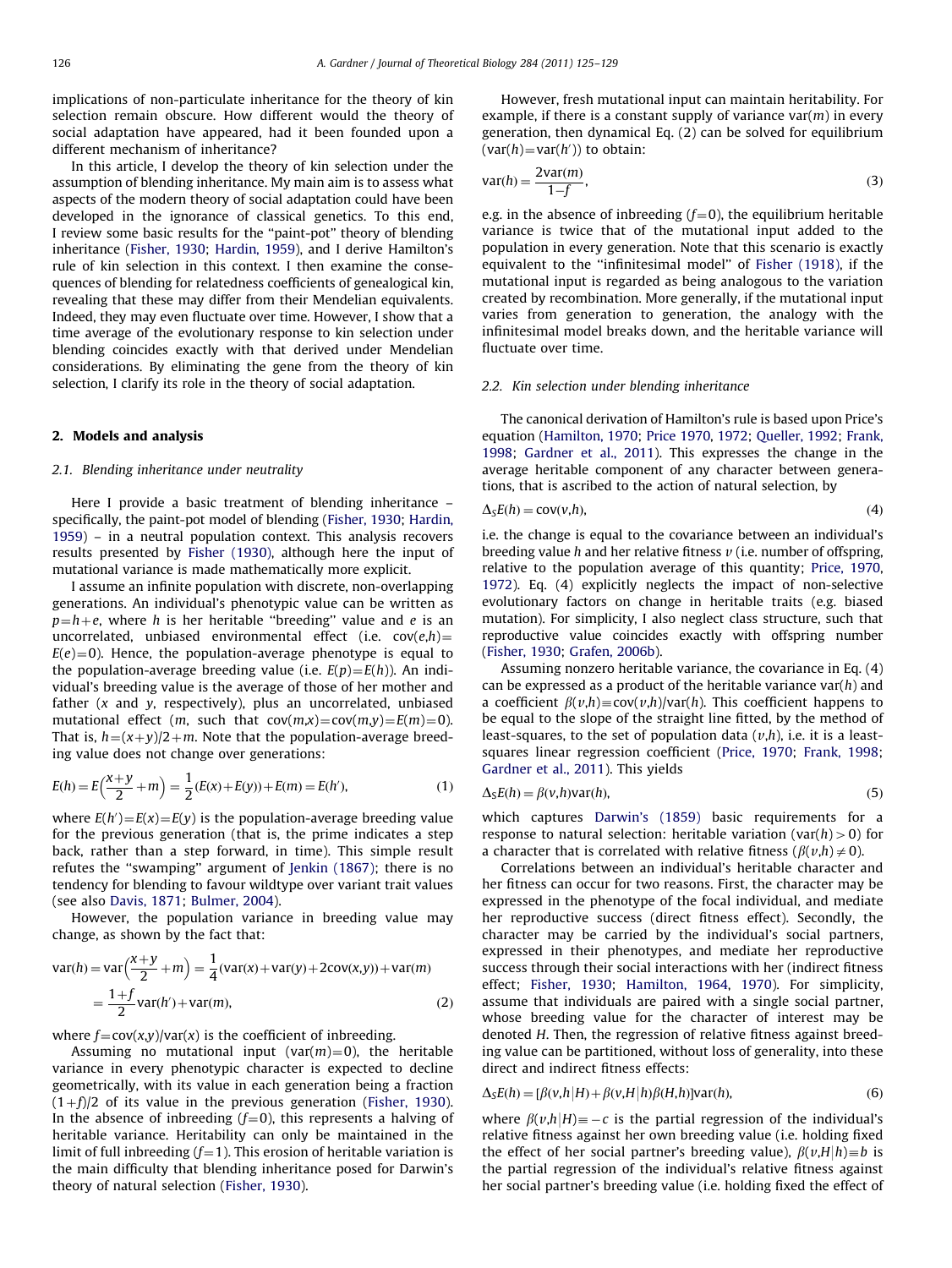her own breeding value), and  $\beta(H,h)=r$  is the kin selection coefficient of relatedness, which describes the statistical association between the breeding values of social partners ([Hamilton,](#page-4-0) [1970;](#page-4-0) [Queller, 1992](#page-4-0); [Frank, 1998;](#page-4-0) [Gardner et al., 2011](#page-4-0)).

Thus, assuming heritable variation upon which natural selection can act (var(h)  $>$  0), the condition for a selective increase in the average heritable component of any character of interest is given by Hamilton's rule: —c+*br*>0 ([Hamilton, 1963,](#page-4-0) [1964,](#page-4-0) [1970\)](#page-4-0). Although I have assumed only a single social partner, for ease of exposition, this derivation of Hamilton's rule can be readily extended to multiple social partners interacting in multiple roles ([Grafen, 2006a\)](#page-4-0). Importantly, the present derivation has made no assumption of particulate inheritance, and hence applies equally to a blending scheme. Thus, kin selection operates – in outline – in the same way, irrespective of whether inheritance is particulate or blending. In the next section, I examine whether the details of the evolutionary response to kin selection differ between inheritance schemes, by examining the consequences of blending inheritance for the kin selection coefficient of relatedness.

# 2.3. The correlation between relatives on the supposition of blending inheritance

I now consider the consequences of blending inheritance for the kin selection coefficient of relatedness. A standard simplifying assumption often made by kin selection analyses is that selection is vanishingly weak, so that – to first order in the selection coefficient – Hamilton's rule can be expressed in terms of relatedness coefficients that are calculated in a neutral population ([Bulmer, 1994\)](#page-4-0). I make this weak selection assumption for the remainder of the analysis. I also continue to assume discrete, nonoverlapping generations, with mating and social interaction occurring only between individuals belonging to the same generation, and avoidance of inbreeding  $(f=0)$ . Finally, I assume that the only cause of relatedness between social partners is coancestry.

As under particulate inheritance, the coefficient of relatedness under blending inheritance is given by

$$
r \equiv \frac{\text{cov}(H, h)}{\text{var}(h)}\tag{7}
$$

Thus, the relatedness to self is found by substituting  $H=h$ , to obtain  $r_{\text{SELF}} = \text{cov}(h,h)/\text{var}(h) = 1$ . Similarly, the relatedness to a full sibling is found by writing  $h=(x+y)/2+m$  and  $H=(x+y)/2+M$ , where *M* is the sibling's mutational effect. Continuing with the assumption that mutation is random and unbiased, this gives  $r_{\text{SIB}} = \text{cov}((x+y)/2, (x+y)/2)/\text{var}(h) = (1/2) \times (\text{var}(h'))\text{var}(h)$ ). More generally, under the assumption of blending inheritance, the kin selection coefficient of relatedness  $r$  is equal to the product of two quantities,  $\rho \times V$  (see Appendix for details). The first factor  $\rho$  is the traditional genealogical relationship of two individuals, i.e.  $\rho = 1$ for self,  $\rho = 1/2$  for a full sibling,  $\rho = 1/4$  for a half sibling and  $\rho =$  $1/8$  for a cousin. The second factor *V* is computed by dividing the heritable variance of the most-recent common ancestor's generation by that of the present generation.

Thus, the coefficient of relatedness depends upon the dynamics of heritable variance between generations. If there is no input of novel mutation, then the heritable variation halves in every generation (i.e.  $var(h)=var(h')/2=var(h'')/4$ , etc.). This means that relatedness to self is  $r_{\text{SEIF}}=1$ , relatedness to full siblings is  $r_{\text{SIB}} = (1/2) \times (\text{var}(h'))\text{var}(h)) = 1$ , relatedness to half siblings is  $r_{\rm HALFSIB}\!=\!(1/4)\!\times\!(\text{var}(h')\!/\text{var}(h)\!)\!=\!1/2$ , and relatedness to cousins is  $r_{\text{COUSIN}}=(1/8) \times (\text{var}(h^{\prime\prime})/\text{var}(h))=1/2$ , where var $(h^{\prime\prime})$  is the heritable variance two generations prior to the focal generation. Certain of these coefficients differ from those obtained under Mendelian inheritance:  $r_{\text{SELF}}=1$ ,  $r_{\text{SIB}}=1/2$ ,  $r_{\text{HALFSIB}}=1/4$ , and  $r_{\text{COUSIN}}=1/8$ . The reason for this discrepancy is illustrated by considering the

relatedness to full siblings. Under Mendelian inheritance, the genetic complements of full siblings reflect independent, partial samples of genes drawn from the same two parents, hence they will tend to differ genetically. In contrast, under blending, full siblings share exactly the same inheritance and hence, in the absence of de novo mutation, they are identical in their heritable characteristics.

However, under blending, natural selection can only have a sustained impact upon evolution if mutational variance is nonzero. In the simplest scenario, a constant supply of mutational variance is added in every generation, such that the heritable variation is maintained at some constant level (i.e.  $var(h) = var(h') = var(h'') = 2$ var( $m$ )). In this scenario,  $V=1$  for all coefficients of relatedness, and hence  $r = \rho$  for all degrees of relationship, i.e. coefficients of relatedness under blending coincide exactly with those obtained under Mendelian inheritance.

More generally, the input of mutational variance might vary between generations – indeed, this was [Darwin's \(1859,](#page-4-0) [Chapter 4\)](#page-4-0) view – and hence the heritable variation will display more complicated dynamics through time. Thus, the response to kin selection quantified in Eq. (6) can be re-written as

$$
\Delta_{S}E(h) = -\text{cvar}(h) + b\rho \text{var}(h^*),\tag{8}
$$

where  $h^*$  denotes a breeding value in the generation occupied by the most recent common ancestor of socially interacting relatives (I assume, for simplicity, that individuals are paired according to their relationship, i.e. siblings, cousins, etc.). This response to selection is expected to fluctuate across generations (owing to fluctuations in var(h) and var(h')). However, since selection is weak, of most interest is the average response to selection occurring over a large number of generations. Taking a time average (denoted  $E_T(.)$ ) of the response to natural selection over a large number of generations, assumed to be longer than the cycle period of the heritable variance dynamics, I obtain

$$
E_T(\Delta_S E(h)) = -cE_T(\text{var}(h)) + b\rho E_T(\text{var}(h^*))
$$
  
=  $[-c + b\rho]E_T(\text{var}(h)),$  (9)

where from Eq. (3),  $E_T(\text{var}(h)) = 2 \times E_T(\text{var}(m))$ . Hence, the condition for natural selection to favour an increase in the average value of any character of interest is  $-c+b\rho>0$ , where  $\rho$  is the coefficient of genealogical relationship, which coincides exactly with the result obtained under the assumption of Mendelian inheritance ([Hamilton, 1963,](#page-4-0) [1964\)](#page-4-0).

# 3. Discussion

I have developed a theory of kin selection under the assumption of blending inheritance. Specifically, I have: recovered and elaborated upon [Fisher's \(1930\)](#page-4-0) results for the evolution of the average and variance in heritable trait value in neutral populations, under the assumption of blending; used [Price's \(1972\)](#page-4-0) equation to derive [Hamilton's \(1963](#page-4-0), [1964](#page-4-0), [1970\)](#page-4-0) rule of kin selection, without reference to particulate inheritance; examined the impact of blending upon the kin selection coefficient of relatedness, showing that this may differ from its Mendelian counterpart, and may even fluctuate over generations; and shown that a time average of Hamilton's rule yields the same selection criterion for traits, irrespective of whether inheritance is Mendelian or blending.

This analysis reveals that the theory of kin selection could, in principle, have been developed in ignorance of the particulate nature of inheritance. This refutes the suggestion that Darwin could not have known about kin selection – on the basis that this requires an understanding of classical genetics – which has recently been used to argue for the historical primacy of group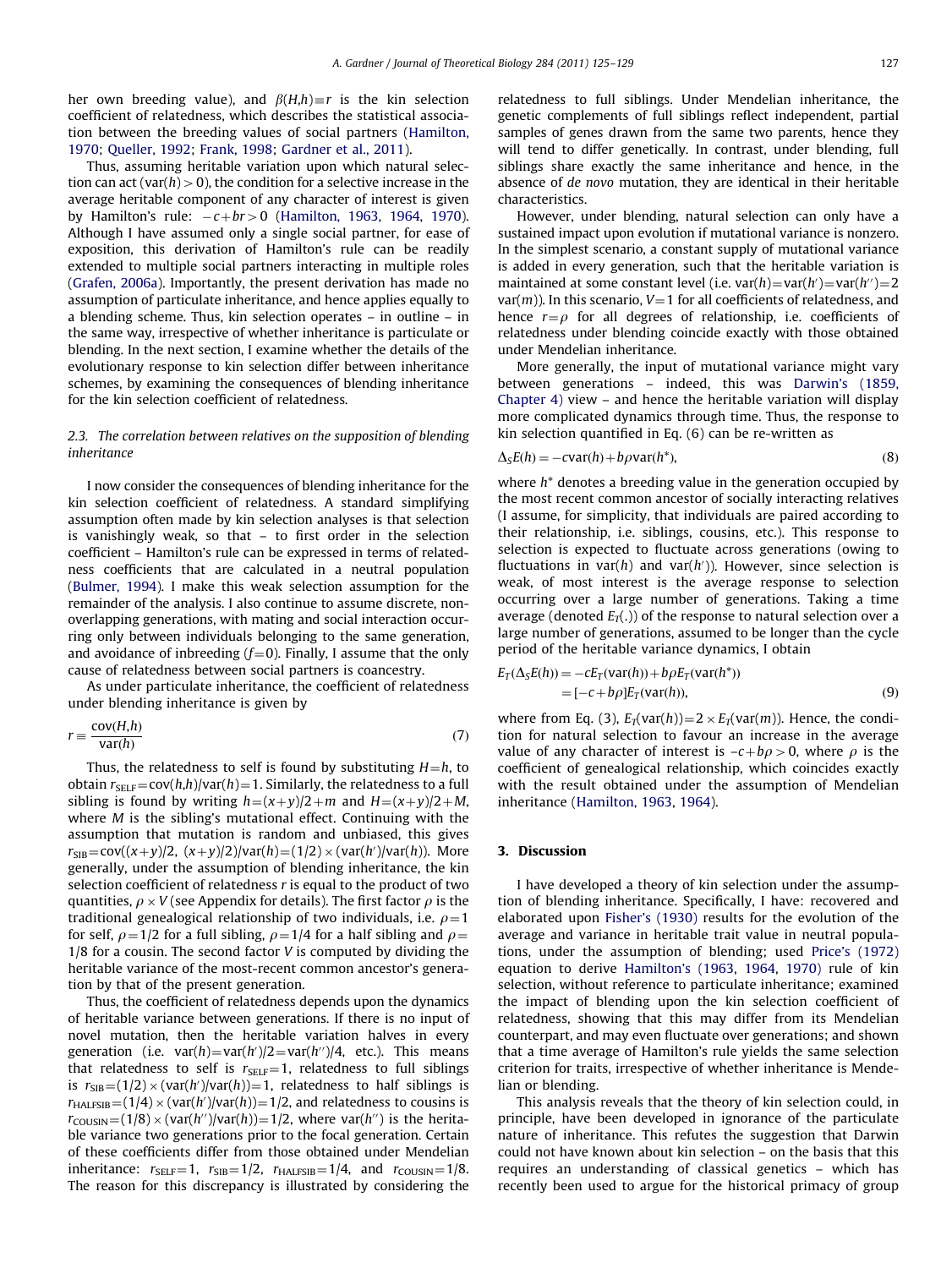selectionism ([Borrello, 2010, p. 8](#page-4-0)) and even against materialism in evolutionary biology ([Cunningham, 2010, p. 31](#page-4-0))! Moreover, I have shown that the key predictions of kin selection are actually unaffected by this biological detail: an individual is still expected to behave as if she values her own life as being equal to those of two siblings, or eight cousins.

However, the analysis of kin selection is more tortuous under the assumption of blending, so it is likely that Darwin's ignorance of the mechanism of heredity did present a real barrier to his development of a proper theory of social adaptation (cf. [Hamilton,](#page-4-0) [1972](#page-4-0)). Importantly, kin selection can only operate when there is both heritability of traits and relatedness between social partners, and the high rate of spontaneous mutation that is necessary to maintain heritability under the assumption of blending inheritance also erodes relatedness. Darwin assumed that heritable variation is introduced into natural populations in infrequent bursts, associated with environmental disturbance (''a change in the conditions of life, by specially acting on the reproductive system, causes or increases its variability''; [Darwin, 1859,](#page-4-0) [Chapter 4](#page-4-0)). Accordingly, in the majority of generations there would be negligible response to any form of selection, and in those rare burst generations in which the response to selection would be strongest, the correlation between relatives would be greatly eroded. Under this scheme, an understanding of how kin selection mediates the design criterion for organismal adaptation is achieved only by careful tracking of the dynamics of heritability and relatedness over multiple generations, which was certainly beyond Darwin's mathematical ability.

In contrast, particulate inheritance ensures a relatively high and relatively constant degree of heritability, even under very low rates of mutation that have minimal impact upon relatedness. Hence, it allows sustained selection, with a fixed valuation of one's relatives, over multiple generations of evolutionary change. Accordingly, an analysis of genetic change across a single generation is often representative of the change that occurs over multiple generations, such that a quantitative theory of kin selection is very amenable to simple analysis. Furthermore, [Hamilton's \(1963,](#page-4-0) [1964,](#page-4-0) [1972\)](#page-4-0) elucidation of the theory of kin selection was spurred by taking a ''gene's-eye view'' of the evolution of altruism. This does appear to have focused his thinking and, clearly, such an approach is only possible under the assumption of particulate inheritance.

The term ''blending inheritance'' has been used to refer to a number of distinct ideas about heredity. For example, [Bulmer](#page-4-0) [\(2003\)](#page-4-0) has distinguished the idea of physical fusion of hereditary particles from that of phenotypic blending of parental characters, both of which have been described as blending inheritance. Darwin's hypothesis of pangenesis involved only partial fusion, with a hybridization of patent gemmules and segregation of latent gemmules, in order to account for reversions to ancestral phenotypes [\(Bulmer, 2003\)](#page-4-0). The present analysis has focused upon the simpler ''paint-pot'' model of blending inheritance, developed by [Fisher \(1930\)](#page-4-0) and named by [Hardin \(1959\)](#page-4-0). More generally, whilst mechanistic details impact upon the computation of relatedness coefficients and their dynamics over multiple generations, the action of kin selection can be expressed in purely phenomenological terms using [Price's \(1970,](#page-4-0) [1972\)](#page-4-0) equation, with [Hamilton's \(1963,](#page-4-0) [1964\)](#page-4-0) rule  $rb$  –  $c$   $>$  0 emerging irrespective of mode of inheritance.

I have shown that the ultimate selection criterion for social characters – and hence the rationale for the design of organisms – remains the same irrespective of whether inheritance is particulate or blending. This leaves open several issues regarding the power of natural selection to drive phenotypic change under each inheritance scheme. Much attention has been given to the idea that the response to natural selection is vastly reduced under blending inheritance, owing to the rapid loss of heritable variation. This problem is resolved by invoking a high rate of mutation. The present analysis has assumed that mutation is unbiased, so that its sole contribution to evolutionary change is to fuel the response to selection. However, any mutational bias would introduce a further, non-selective component to evolutionary change. Since this could feasibly be of similar magnitude to the action of natural selection, the extent to which phenotypic evolution is driven by a Darwinian rationale (i.e. the ''externalism" of Pigliucci and Müller, 2010) appears much reduced under the assumption of blending inheritance.

Finally, eliminating the gene from the present analysis has clarified its role in the standard theory of kin selection. In particular, the gene is neither a unit of selection nor a unit of adaptation in the standard theory, but merely provides a material basis for the inheritance of organismal characters. As a component of natural selection, kin selection is driven by the differential reproductive success of individual organisms ([Darwin, 1859;](#page-4-0) [Fisher, 1930;](#page-4-0) [Price, 1970\)](#page-4-0). Hence, the individual is the unit of selection. Moreover, as a consequence of the action of natural selection (including kin selection), the individual organism appears adapted to maximize her inclusive fitness ([Hamilton,](#page-4-0) [1963,](#page-4-0) [1964](#page-4-0), [1970](#page-4-0), [1996](#page-4-0); [Grafen, 2006a](#page-4-0)). Hence, the individual is the unit of adaptation. The idea that the gene can be considered an adaptive agent in its own right is the altogether separate notion of the ''selfish gene'' ([Hamilton, 1972](#page-4-0); [Dawkins, 1976,](#page-4-0) [1978,](#page-4-0) [1982](#page-4-0); [Gardner and Welch, 2011\)](#page-4-0).

#### Acknowledgements

I thank Nick Barton, Michael Bulmer, Jarrod Hadfield, Paul Harvey, Heikki Helanterä, Tobias Uller, Minus van Baalen and two anonymous reviewers for helpful discussion and comments. I am supported by research fellowships from Balliol College and the Royal Society.

#### Appendix

Here I derive the kin selection coefficient of relatedness in terms of the coefficient of genealogical relationship and the ratio of heritable variance in ancestral and present generations, as given in the main text.

The relatedness between an individual and her social partner is defined as

$$
r = \frac{\text{cov}_l(h_j, h_l)}{\text{cov}_l(h_i, h_l)},\tag{A1}
$$

where  $i \in I$  is the index of an individual chosen at random from the population,  $h_i$  is this individual's breeding value, *j* is the index of her social partner, and  $h_i$  is the breeding value of her social partner. Note that an individual's breeding value can be expressed as a function of the breeding values of her ancestors in some past generation and all the mutational effects that have accrued within her more recent ancestry:

$$
h_k = \sum_{l=1}^{2^n} \frac{x_{(k,l,n)}}{2^n} + \sum_{t=0}^{n-1} \sum_{l=1}^{2^t} \frac{m_{(k,l,t)}}{2^t},
$$
 (A2)

where  $x_{(k,l,n)}$  is the breeding value of the kth individual's lth ancestor in the nth generation prior to the focal one, and  $m_{(k,l,t)}$  is the mutational effect occurring in the kth individual's lth ancestor in the tth generation prior to the focal one. For example, setting  $n=1$  yields the individual's breeding value in terms of those of her